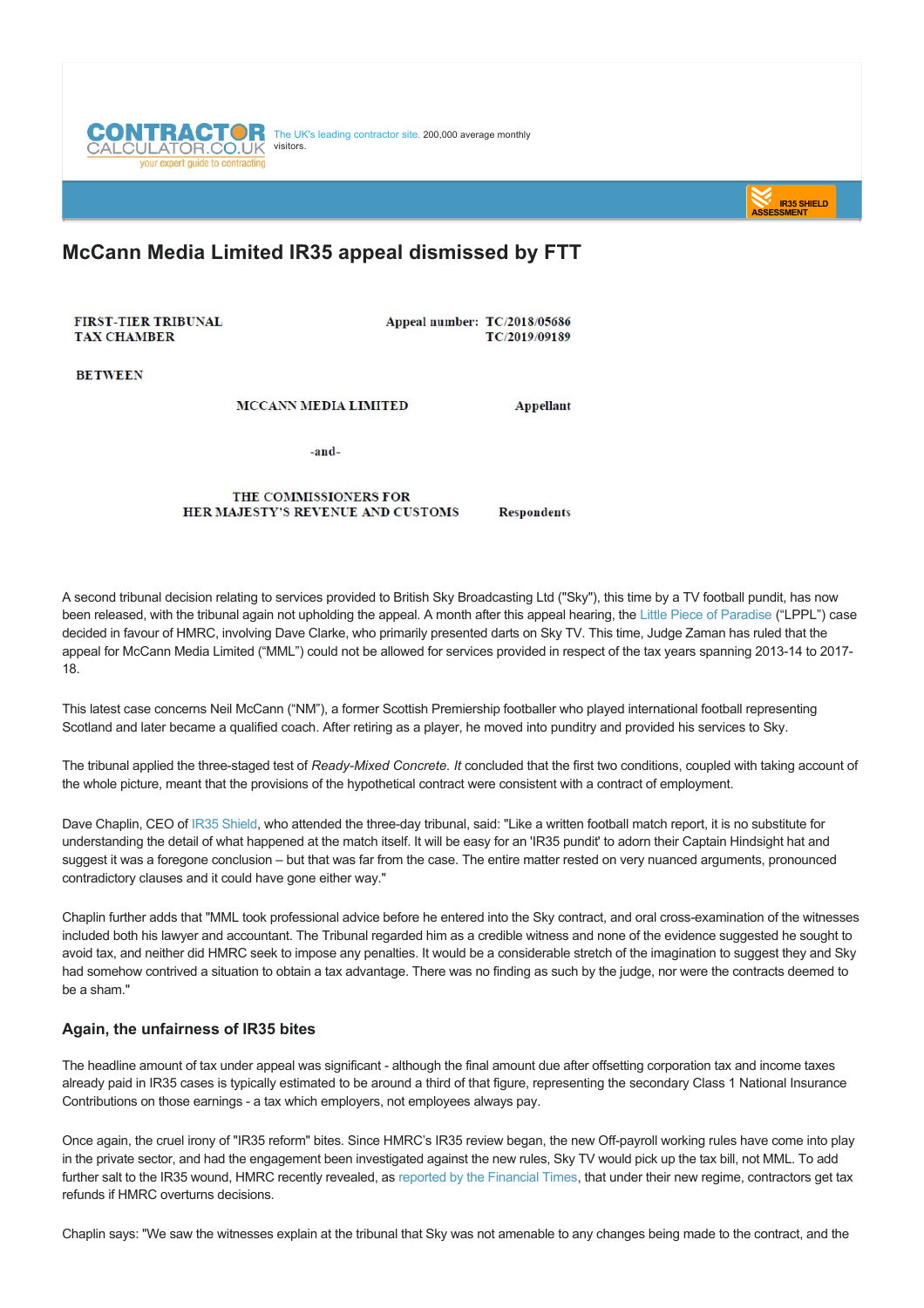tribunal observed that the contracts were 'standard form'. Had those contracts been more carefully drafted to align with the relationship McCann believed he entered into, the decision may have been different. It's difficult not to feel sympathy for the position he has now found himself in."

## **Key legal points of the case**

The tribunal applied the IR35 statute and the tests to identify a contract of service based on the 1968 case of*Ready Mixed Concrete (South East) Ltd v Minister of Pensions and National Insurance*. The evaluation process consists of examining whether personal service is present, along with sufficient mutuality of obligation and control, together with considering all of the other factors. After considering all of the circumstances, one must "stand back" and decide based on an impression of the overall whole.

To construct the hypothetical contract on which to apply the status tests, the tribunal relied on the three steps defined in common law (*Revenue & Customs Commissioners v Kickabout Productions Ltd [2020]* UKUT 216 (TCC) at [6]):

- 1. Step 1: Find the terms of the actual contractual arrangements and relevant circumstances within which the individual worked.
- 2. Step 2: Ascertain the terms of the hypothetical contract postulated by s49(1)(c)(i) ITEPA 2003 and the counterpart legislation as applicable for the purposes of NICs.
- 3. Step 3: Consider whether the hypothetical contract would be a contract of employment.

Other key authorities drawn upon by the tribunal for the construction exercise included *s49(4) ITEPA 2003* of the Intermediaries legislation, *Usetech Ltd v Young [2004]* EWHC 2248, *HMRC v Atholl House Productions Ltd [2021]* UKUT 37 and *Christa Ackroyd Media Ltd v HMRC [2019]* UKUT 326.

The tribunal carefully considered the guidance from the Upper Tribunal in *Atholl House*, noting that "the process by which the hypothetical contract is constructed is not an exercise in transposition; the terms of the actual agreements are highly material; whilst the manner in which the actual contract is performed is typically irrelevant to its construction, it is not necessarily irrelevant when determining the terms of the hypothetical contract in the context of the intermediaries legislation, albeit that you cannot simply disregard the terms of the actual contract."

Interestingly, both the LPPL and MML tribunals found that the standard Sky contracts did not reflect what happened in practice.

After reviewing all of the evidence, including the oral evidence provided by witnesses under cross-examination, the tribunal considered the factors in the context of *Ready Mixed Concrete*.

On personal service, MML did not seek to rely on the existence of the substitution clause in the Sky Contracts. If MML had proposed a substitute, Sky was not required to accept them, and even if they did, Sky would have entered into a direct contractual relationship with that substitute. Chaplin says: "It was clear that McCann was the person hired, and substitution clauses that attempt to negate the stark reality of personal service aren't worth a row of beans. They are like trying to stick a label on a cat saying 'this is not a cat'."

Lack of strong mutuality of obligation, whilst not a determinative factor in status cases, and insufficiency of employment like control was a central part of the appellant's case and to the tribunal's decision. The witness evidence of NM, and other presenters, all indicated that they were part of a talent pool, which was strongly emphasised during the hearing, and acknowledged by the tribunal: "…such talent pool does exist and was an important part of how Sky operated – it had a pool of talented individuals, with overlapping but different skill sets and appeal, available to it, and those individuals were keen to provide services to Sky and to appear on Sky broadcasts."

MML argued that the restrictive covenants in the standard form contracts were irrelevant and contradictory in light of the existence of the talent pool. There was also no minimum matches or days specified in the agreement, but there was a prorata clause exercised and therefore MML would only be paid for work done. Curiously, the tribunal made a finding that MML could have been paid whilst he was working elsewhere, which may have distorted the appeal decision.

However, despite those contractual clauses and evidence of McCann not being paid for the six weeks when he told Sky he would not be available, the tribunal concluded that the annual fee would be "payable irrespective of the level of services requested by Sky or actually performed by Mr McCann, save in circumstances where Mr McCann did not perform any services for more than four weeks (in which case Sky would have the right to terminate the contract)."

With regards to the obligation to accept work, the tribunal said "that he could decline a game that he was offered" and "once accepted, the 'when' and 'where' were largely functions of the location and timing of the game." The tribunal also acknowledged that "Sky's control over when and where services are to be performed merely reflects, in this context, the practicalities of the industry and the location of games, and is of little assistance."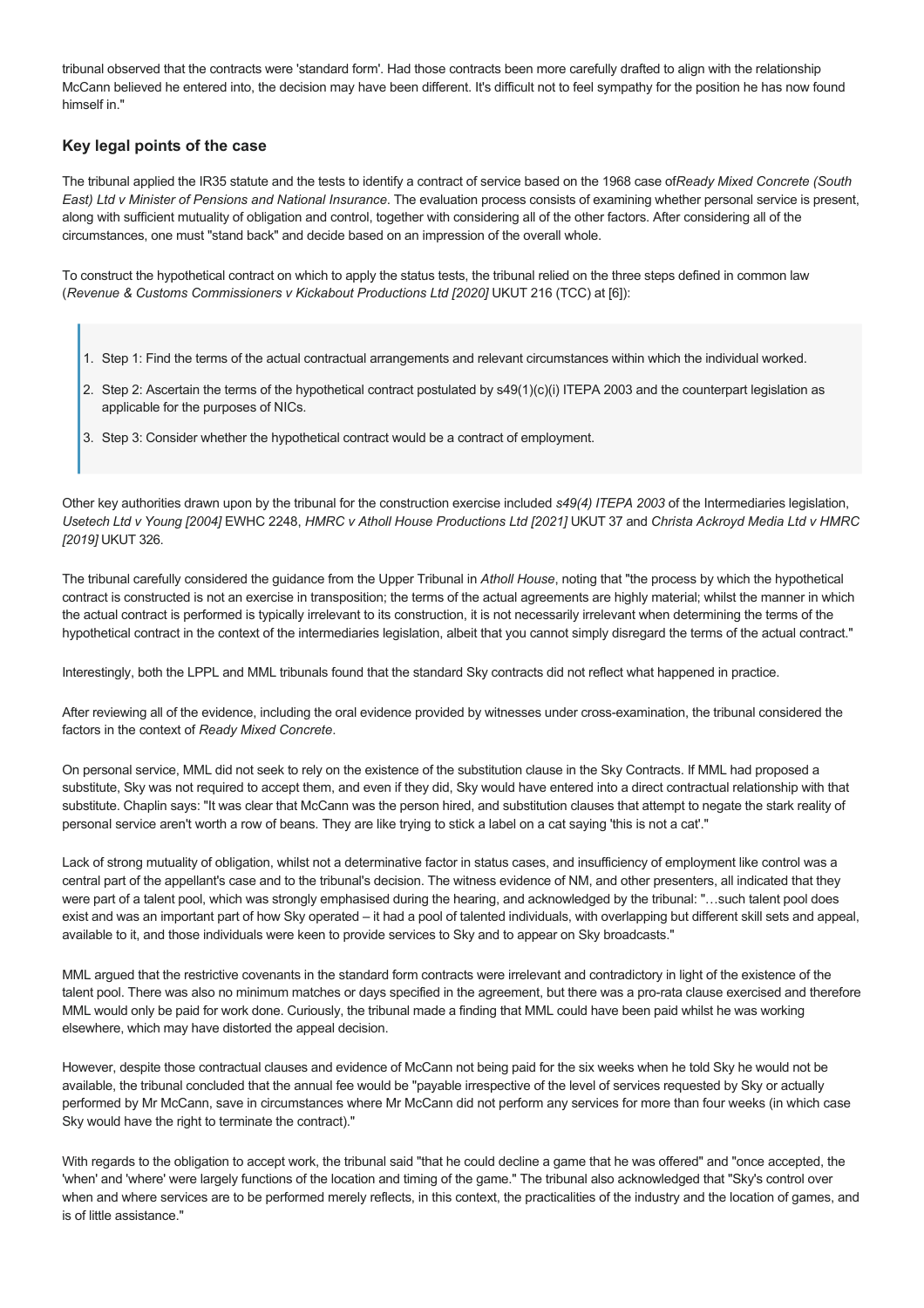The tribunal quoted the authorities of *Carmichael v National Power plc* [1999] ICR 1226 and *HMRC v Professional Game Match Officials Ltd [2021]* EWCA Civ 1370 for its references to mutuality. It stated that "The Court of Appeal thus confirmed that individual contracts can be contracts of employment if they merely provide for a worker to be paid for the work he did, and provisions which enable either side to withdraw before performance do not of themselves negate mutuality of obligations."

However, Chaplin suggests there may also be contention around this finding: "The PGMOL ruling considered both overarching contracts and single engagements within the overarching one. McCann had one contract and argued there was no contractual obligation to offer and accept work (or pay for it) during the contract term – due to the lack of a minimum amount of work in conjunction with the pro-rata clause – and that is the reason in PGMOL why the contract was found not to be one of employment. The argument about declining work before the performance in PGMOL was concerning declining work before an engagement started – but for McCann, he had the power to decline during the *currency* of the contract, not just before it started. HMRC never advanced an argument about individual engagements. The Court of Appeal in PGMOL also never resolved the status concerning individual engagements within the context of an overarching one and instead remitted the decision back to the FTT."

Chaplin continues: "Whilst we know that mutuality is not determinative on its own, the power to decline work also bleeds into arguments around control because MML could effectively decline an offer to work when, where, what they worked on."

On control, referring to the second condition in McKenna framework, the tribunal stated, "…taking account of the entirety of the arrangements, Sky did have a sufficient degree of control to satisfy this condition." The tribunal referred to the apparent ability of Sky to control the roles each person performed once they had agreed to a game, and that there was a restrictive covenant in place that "he [McCann] was not permitted to provide services to competing broadcasters."

Chaplin questions whether that is sufficient: "Whilst the contract was widely drafted, NM was hired primarily as a pundit, and had the power to accept or decline specific games, thereby being in complete control of his diary – so it's difficult to see how that would be considered sufficient control. It's an arguable point and heavily overlaps with the nature of the mutual obligations."

The tribunal considered other factors, including whether NM was in business on his own account, but there was nothing of sufficient weight within the third stage of Ready Mixed Concrete to displace the prima-facie employment conclusion already reached. Therefore the decision was that the hypothetical contracts were contracts of employment.

### **Could MML appeal to UT?**

Many IR35 cases are appealed to the Upper courts, but the question for the taxpayer is always "could" versus "should". After many years of being under pressure, the taxpayer can often decide they have had enough, irrespective of how strong they or their advisors think the case is. And if the company bank account is already drained from the expense of defending the case, then there can be little reason or appetite to continue.

The Upper courts are also in the costs regime and necessitate the hiring of specialist Counsel. Whilst some barristers will work on a full or partial pro-bono basis (only get paid if you win), if the taxpayer loses, they will still face a further significant bill from HMRC. And, if the taxpayer wins, HMRC could still reach into the public purse again and seek to appeal to the Court of Appeal as they have done with Atholl House. Although, albeit only where a principled point of law is being challenged.

Overturning a decision at Upper Tier is also not easy. It is not a simple rematch, and the "battle rules" are different. The appellant has to either demonstrate a material conclusion was drawn without a factual justification or show the law was incorrectly applied.

"At first blush," says Chaplin, "there do appear to be some elements of the decision that are more than just a little curious. There may be potential grounds of appeal, and the decision around mutuality and how it blends with control, if overturned, would materially infect the entire decision. But whether an Upper court would agree is another matter."

#### **Lessons from the case**

First-tier tribunal decisions do not set binding precedents, and the media-based cases are very fact sensitive. A [Public Accounts Committee](https://committees.parliament.uk/committee/127/public-accounts-committee/) meeting on 21st Feb 2022 revealed that approximately 100 cases in the media had still not been settled. Therefore, we are likely to see more, with each case argued on its facts.

Chaplin says: "Without examining the McCann evidence in detail, the man on the Clapham omnibus is likely to form a simplistic view that it was an engagement akin to employment. But, when looking at the detail, and in particular understanding how the talent pool worked, and how the workers were in control of their diaries and had the power to decline work, there were solid arguments that the engagement was not one of 'deemed employment.

"But, in this instance, the wide drafting of the standard form contract, combined with the difficulty in garnering corroborating evidence many years after the event, meant the defence team entered the tribunal somewhat handicapped.